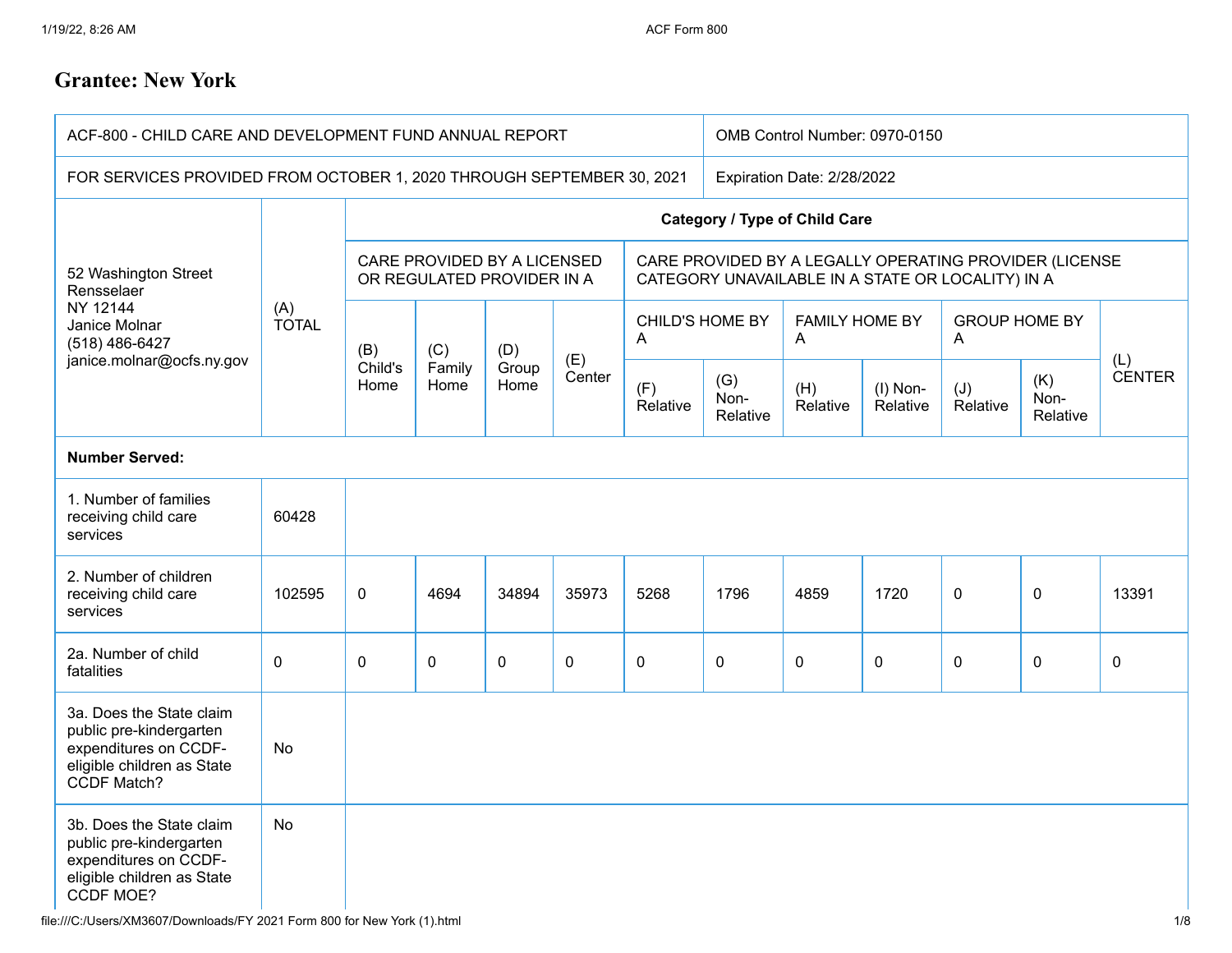$\mathbf{L}$ 

| 4. If yes to 3a or 3b,<br>indicate the estimated<br>number of CCDF eligible<br>children receiving public<br>pre-kindergarten services<br>for which CCDF Match or<br>MOE is claimed. |  |  |
|-------------------------------------------------------------------------------------------------------------------------------------------------------------------------------------|--|--|

## **Payment Methods:**

| 5. Number of children<br>served through grants or<br>contracts                                                                     | 29686       | 0 | 1863 | 13028 | 14795        | 0    | $\mathbf{0}$ | $\mathbf{0}$ | 0           | $\mathbf{0}$                                                                                                                                                                                                                                                                                                                                                                                                                                                                                                                                            | $\mathbf{0}$ | 0     |
|------------------------------------------------------------------------------------------------------------------------------------|-------------|---|------|-------|--------------|------|--------------|--------------|-------------|---------------------------------------------------------------------------------------------------------------------------------------------------------------------------------------------------------------------------------------------------------------------------------------------------------------------------------------------------------------------------------------------------------------------------------------------------------------------------------------------------------------------------------------------------------|--------------|-------|
| 6. Number of children<br>receiving child care<br>services through<br>certificates and/or cash                                      | 72909       | 0 | 2831 | 21866 | 21178        | 5268 | 1796         | 4859         | 1720        | $\mathbf{0}$                                                                                                                                                                                                                                                                                                                                                                                                                                                                                                                                            | $\Omega$     | 13391 |
| 7. Of children served<br>through certificates,<br>number of children served<br>through cash payments<br>directly to parents (only) | $\mathbf 0$ | 0 | 0    | 0     | $\mathbf{0}$ | 0    | 0            | $\mathbf{0}$ | $\mathbf 0$ | $\mathbf{0}$                                                                                                                                                                                                                                                                                                                                                                                                                                                                                                                                            | $\mathbf{0}$ | 0     |
| <b>Provider Information:</b>                                                                                                       |             |   |      |       |              |      |              |              |             |                                                                                                                                                                                                                                                                                                                                                                                                                                                                                                                                                         |              |       |
| 8. Number of child care<br>providers receiving CCDF<br>funding by type of care                                                     | 17850       | 0 | 1590 | 5835  | 3162         | 2686 | 980          | 2400         | 971         | $\mathbf{0}$                                                                                                                                                                                                                                                                                                                                                                                                                                                                                                                                            | 0            | 226   |
| <b>Consumer Education:</b>                                                                                                         |             |   |      |       |              |      |              |              |             |                                                                                                                                                                                                                                                                                                                                                                                                                                                                                                                                                         |              |       |
| 9a. Estimated number of<br>families receiving<br>consumer education                                                                | 1237275     |   |      |       |              |      |              |              |             |                                                                                                                                                                                                                                                                                                                                                                                                                                                                                                                                                         |              |       |
| 9b. How is the estimated<br>number of families<br>receiving consumer<br>education determined?                                      |             |   |      |       |              |      |              |              |             | The number of families receiving consumer education is estimated by adding 3 sources of consumer contacts: number of initial calls<br>from parents requesting child care information from 35 child care resource and referral agencies; number of phone calls received by<br>the Administration for Children's Services Division of Child and Family Well-Being Call Center Hotline in NYC (NYS's largest local<br>social services district); and the number of unique webpage views for the NYS OCFS child care internet site excluding the child care |              |       |

webpages that are targeted to child care providers or becoming a child care provider.

**10. No longer collected effective FFY2016.**

file:///C:/Users/XM3607/Downloads/FY 2021 Form 800 for New York (1).html 2/8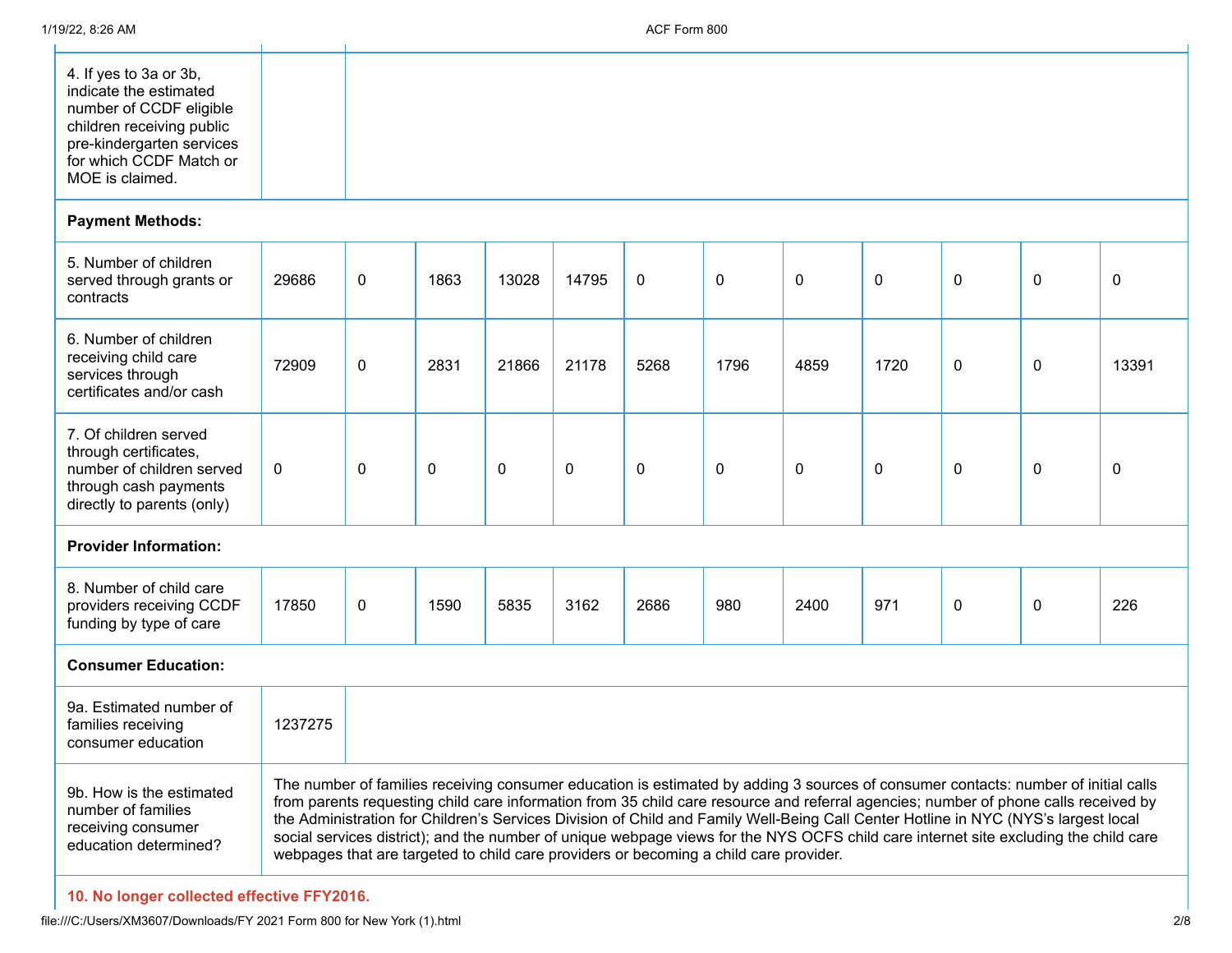| 11. Indicate the Methods Used on a Regular Basis:                                                                                          |      |  |  |  |
|--------------------------------------------------------------------------------------------------------------------------------------------|------|--|--|--|
| 11a. Written materials<br>including brochures,<br>booklets, checklists,<br>newspaper articles, or<br>billboards about child care<br>topics | Y    |  |  |  |
| 11b. Counseling from<br><b>Resource and Referral</b><br>Agencies, eligibility<br>workers, and other entities                               | Y    |  |  |  |
| 11c. Mass media<br>broadcasts including TV<br>announcements or radio<br>announcements about<br>child care topics                           | Y    |  |  |  |
| 11d. Electronic media<br>publications or broadcasts<br>including Internet sites and<br>webcasts about child care<br>topics                 | Y    |  |  |  |
| 11e. Referral to other<br>programs for which<br>parents might be eligible                                                                  | Y    |  |  |  |
| <b>Pooling Factor:</b>                                                                                                                     |      |  |  |  |
| 12. Is this report based on<br>pooled CCDF and non-<br>CCDF funds?                                                                         | Yes  |  |  |  |
| 13. If this report is based<br>on pooled CCDF and non-<br>CCDF funds, what is the<br>percent of funds which are<br>CCDF?                   | 81.8 |  |  |  |
| 14. If this report is based on pooled CCDF and non-CCDF funds, please indicate which non-CCDF funds are included in the pool.              |      |  |  |  |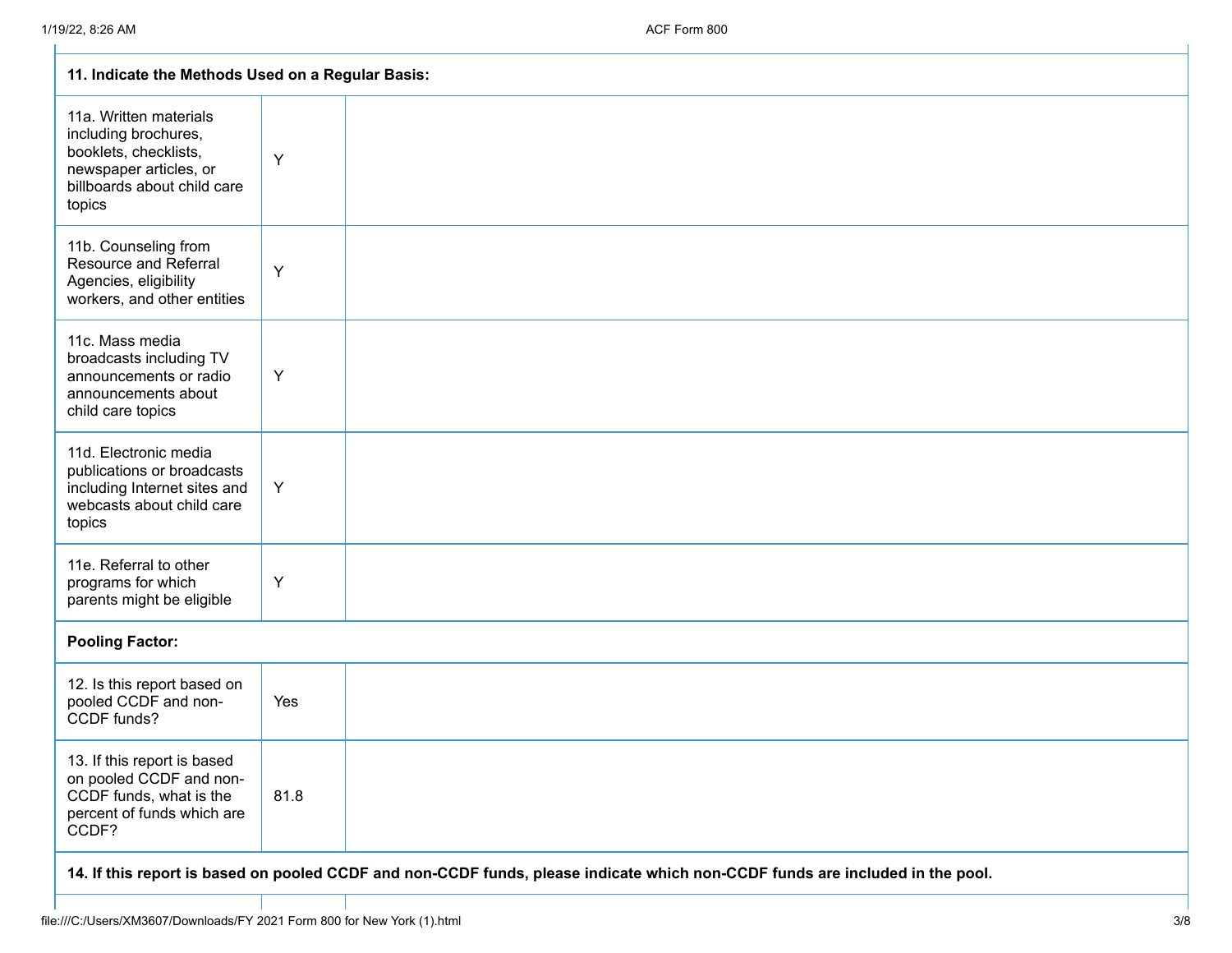| 14a. Title XX (Social<br>Services Block Grant,<br>SSBG)                                                                                   | N            |                                                                                                                                                                                                                                                                                                                                                                                                                                                                                                                                                                                                                                                                                                                                                                        |
|-------------------------------------------------------------------------------------------------------------------------------------------|--------------|------------------------------------------------------------------------------------------------------------------------------------------------------------------------------------------------------------------------------------------------------------------------------------------------------------------------------------------------------------------------------------------------------------------------------------------------------------------------------------------------------------------------------------------------------------------------------------------------------------------------------------------------------------------------------------------------------------------------------------------------------------------------|
| 14b. State-only child care<br>funds (in excess of State<br>funds used to meet CCDF<br>Match and MOE<br>requirements.)                     | Y            |                                                                                                                                                                                                                                                                                                                                                                                                                                                                                                                                                                                                                                                                                                                                                                        |
| 14c. TANF direct funds for<br>child care not transferred<br>into CCDF                                                                     | $\mathsf{N}$ |                                                                                                                                                                                                                                                                                                                                                                                                                                                                                                                                                                                                                                                                                                                                                                        |
| 14d. Title IV-B or IV-E<br>funds                                                                                                          | $\mathsf{N}$ |                                                                                                                                                                                                                                                                                                                                                                                                                                                                                                                                                                                                                                                                                                                                                                        |
| 14e. No longer collected<br>effective FFY2016.                                                                                            | $\mathsf{N}$ |                                                                                                                                                                                                                                                                                                                                                                                                                                                                                                                                                                                                                                                                                                                                                                        |
| 14f. Other: (Please specify<br>other non-CCDF funds<br>included in the pool).                                                             | Y            | Local share of subsidy payments                                                                                                                                                                                                                                                                                                                                                                                                                                                                                                                                                                                                                                                                                                                                        |
| Other:                                                                                                                                    |              |                                                                                                                                                                                                                                                                                                                                                                                                                                                                                                                                                                                                                                                                                                                                                                        |
|                                                                                                                                           |              | 15. Please enter data elements as appropriate - The Office of Child Care (OCC) understands that state and territory systems vary in how they collect and<br>report data for families, children, and providers funded fully or partially with any of the COVID-19 supplemental CCDF funds appropriated by the<br>Coronavirus Aid, Relief, and Economic Security (CARES) Act, Coronavirus Response and Relief Supplemental Appropriations (CRRSA) Act, and the<br>American Rescue Plan (ARP) Act versus other CCDF or non-CCDF monies. Please specify the COVID-19 supplemental CCDF funds used for the<br>population of families, children, and providers reported under #1, #2, and #8 of this form: [please specify - refer to the ACF-800 instructions for guidance] |
| <b>CCDF CARES Act Funding</b>                                                                                                             |              |                                                                                                                                                                                                                                                                                                                                                                                                                                                                                                                                                                                                                                                                                                                                                                        |
| My state has included ALL<br>families, children, and<br>providers with subsidies<br>funded with CCDF CARES<br>Act funding in this report. | $\mathsf{N}$ |                                                                                                                                                                                                                                                                                                                                                                                                                                                                                                                                                                                                                                                                                                                                                                        |
| My state has NOT<br>included families, children,<br>and providers funded with<br>CCDF CARES Act funds.                                    | Y            |                                                                                                                                                                                                                                                                                                                                                                                                                                                                                                                                                                                                                                                                                                                                                                        |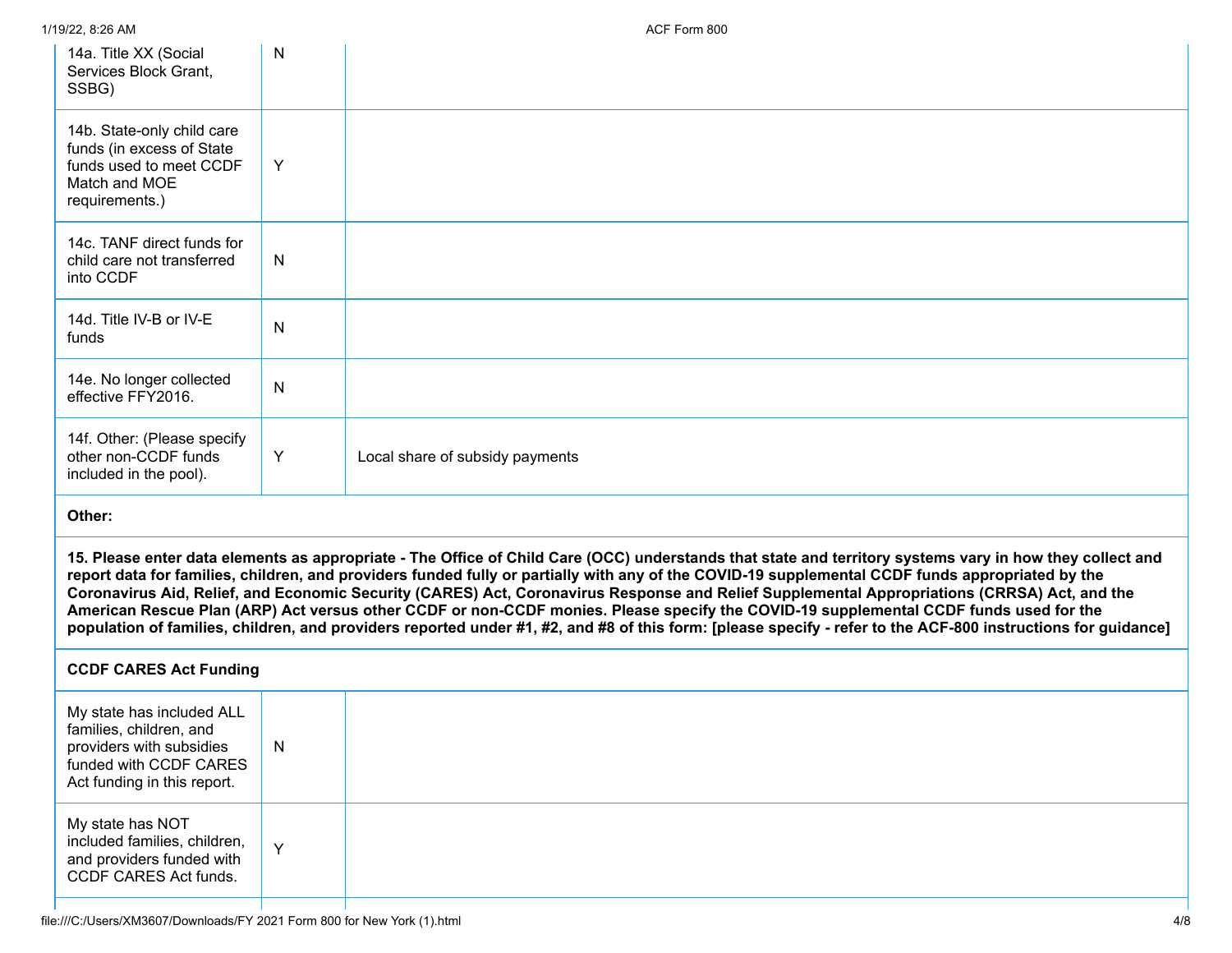| My state has included a<br>subset of families,<br>children, and providers<br>with subsidies funded by<br>CCDF CARES Act: (check<br>all the subsets that apply) | N            |  |
|----------------------------------------------------------------------------------------------------------------------------------------------------------------|--------------|--|
| <b>CCDF CRRSA Act Funding</b>                                                                                                                                  |              |  |
| My state has included ALL<br>families, children and<br>providers with subsidies<br>funded with CCDF CRRSA<br>Act funding in this report.                       | $\mathsf{N}$ |  |
| My state has NOT<br>included families, children,<br>and providers funded with<br><b>CCDF CRRSA Act funds</b><br>in this report.                                | Y            |  |
| My state has included a<br>subset of families,<br>children, and providers<br>with subsidies funded by<br>CCDF CRRSA Act: (check<br>all the subsets that apply) | ${\sf N}$    |  |
| <b>CCDF ARP Act Discretionary Supplemental Funding</b>                                                                                                         |              |  |
| My state has included ALL<br>families, children and<br>providers with subsidies<br>funded with CCDF ARP<br><b>Act Discretionary</b><br>Supplemental funding.   | $\mathsf{N}$ |  |
| My State has NOT<br>included families, children,<br>and providers funded with<br>CCDF ARP Act<br>Discretionary<br>Supplemental funds in this<br>report.        | Y            |  |
| My state has included a                                                                                                                                        | ${\sf N}$    |  |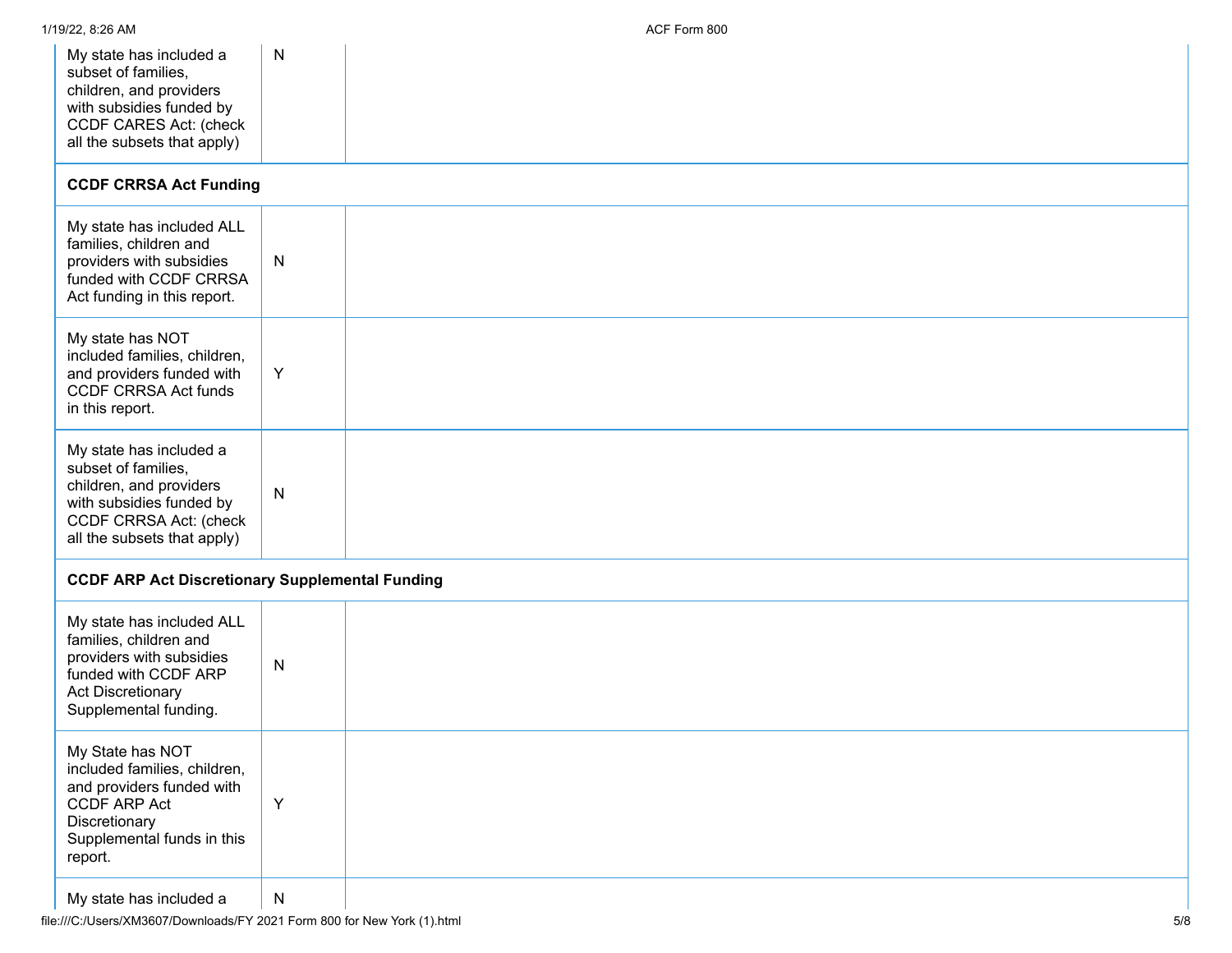| 1/19/22, 8:26 AM                                                                                                                                                                                                                     |       | ACF Form 800                                                                                                                                                                                                                                                                                                                                                                                                                                                                                                                                                                                                                                                                                                                                                                                                                                                                                 |
|--------------------------------------------------------------------------------------------------------------------------------------------------------------------------------------------------------------------------------------|-------|----------------------------------------------------------------------------------------------------------------------------------------------------------------------------------------------------------------------------------------------------------------------------------------------------------------------------------------------------------------------------------------------------------------------------------------------------------------------------------------------------------------------------------------------------------------------------------------------------------------------------------------------------------------------------------------------------------------------------------------------------------------------------------------------------------------------------------------------------------------------------------------------|
| subset of families.<br>children, and providers<br>with subsidies funded by<br><b>CCDF ARP Act</b><br>Discretionary<br>Supplemental funding:<br>(check all the subsets that<br>apply)                                                 |       |                                                                                                                                                                                                                                                                                                                                                                                                                                                                                                                                                                                                                                                                                                                                                                                                                                                                                              |
|                                                                                                                                                                                                                                      |       | While your actual counts of families, children, and providers funded with COVID-19 supplemental CCDF funds (CARES Act, CRRSA Act, and/or ARP Act<br>dollars) may not be available as described above, we want all states and territories to provide annual estimates to help us understand how COVID-19<br>supplemental CCDF funds (CARES Act, CRRSA Act, and/or ARP Act Discretionary Supplemental dollars) were used. Please provide numerical annual<br>unduplicated estimates of the following broad categories of families, children and providers receiving subsidies for slots only, funded fully or partially<br>through grants, contracts, or certificates. Do not include ARP Act Stabilization Grants funds or quality and supply grants that are NOT linked to the<br>eligibility of specific families and children as those will be included under the Quality Progress Report. |
| 15-1a. Number of families<br>served whose subsidy was<br>fully or partially funded<br>with COVID-19<br>supplemental CCDF funds<br>(CCDF CARES Act, CCDF<br>CRRSA Act, CCDF ARP<br><b>Act Discretionary</b><br>Supplemental dollars). | 19304 |                                                                                                                                                                                                                                                                                                                                                                                                                                                                                                                                                                                                                                                                                                                                                                                                                                                                                              |
| 15-1b. Number of children<br>served whose subsidy was<br>fully or partially funded<br>with COVID-19<br>supplemental CCDF funds<br>(CARES Act, CRRSA Act,<br>and/or ARP Act<br>Discretionary<br>Supplemental dollars).                | 37941 |                                                                                                                                                                                                                                                                                                                                                                                                                                                                                                                                                                                                                                                                                                                                                                                                                                                                                              |
|                                                                                                                                                                                                                                      |       | 15-1c. Specify COVID-19 supplemental funds used (check all that apply):                                                                                                                                                                                                                                                                                                                                                                                                                                                                                                                                                                                                                                                                                                                                                                                                                      |
| <b>CCDF CARES Act</b>                                                                                                                                                                                                                | Y     |                                                                                                                                                                                                                                                                                                                                                                                                                                                                                                                                                                                                                                                                                                                                                                                                                                                                                              |
| <b>CCDF CRRSA Act</b>                                                                                                                                                                                                                | Y     |                                                                                                                                                                                                                                                                                                                                                                                                                                                                                                                                                                                                                                                                                                                                                                                                                                                                                              |
| <b>CCDF ARP Act</b><br>Discretionary<br>Supplemental                                                                                                                                                                                 | N     |                                                                                                                                                                                                                                                                                                                                                                                                                                                                                                                                                                                                                                                                                                                                                                                                                                                                                              |
|                                                                                                                                                                                                                                      |       |                                                                                                                                                                                                                                                                                                                                                                                                                                                                                                                                                                                                                                                                                                                                                                                                                                                                                              |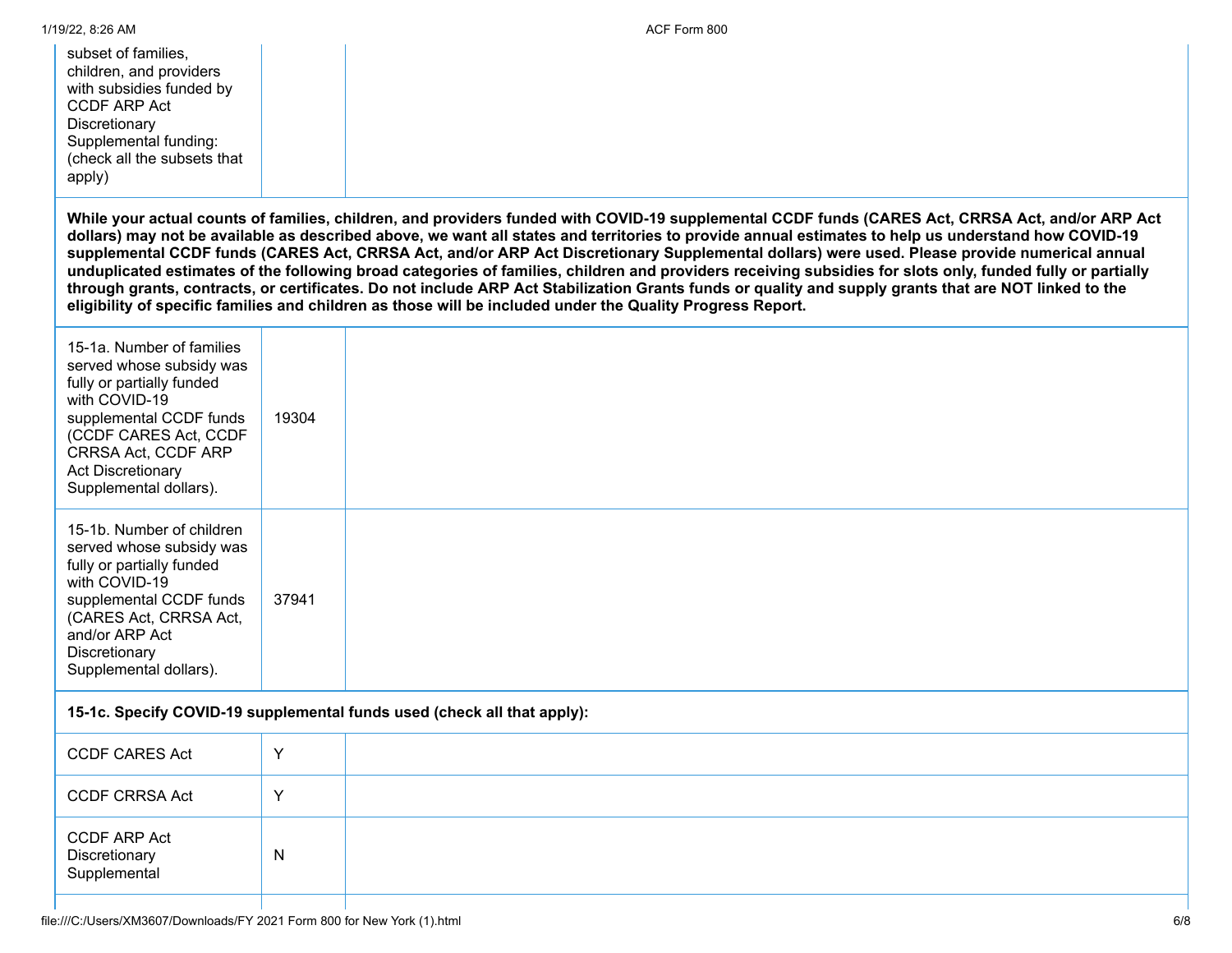| 15-2a. Number of<br>essential worker (e.g.,<br>medical workers, first<br>responders, etc. as<br>defined by the state)<br>families who received a<br>subsidy because of the<br>COVID-19 crisis (funded<br>with CCDF CARES Act,<br>CCDF CRRSA Act, CCDF<br><b>ARP Act Discretionary</b><br>Supplemental, and<br>broader CCDF dollars). | 19304                                                                   |  |  |  |  |  |  |
|--------------------------------------------------------------------------------------------------------------------------------------------------------------------------------------------------------------------------------------------------------------------------------------------------------------------------------------|-------------------------------------------------------------------------|--|--|--|--|--|--|
| 15-2b. Number of children<br>of essential workers (e.g.,<br>medical workers, first<br>responders, etc. as<br>defined by the state) who<br>received a subsidy<br>because of the COVID-19<br>crisis (funded with CCDF<br>CARES Act, CCDF<br>CRRSA Act, CCDF ARP<br>Act Discretionary<br>Supplemental, and<br>broader CCDF dollars).    | 37941                                                                   |  |  |  |  |  |  |
|                                                                                                                                                                                                                                                                                                                                      | 15-2c. Specify COVID-19 supplemental funds used (check all that apply): |  |  |  |  |  |  |
| <b>CCDF CARES Act</b>                                                                                                                                                                                                                                                                                                                | Y                                                                       |  |  |  |  |  |  |
| <b>CCDF CRRSA Act</b>                                                                                                                                                                                                                                                                                                                | Y                                                                       |  |  |  |  |  |  |
| <b>CCDF ARP Act</b><br>Discretionary<br>Supplemental                                                                                                                                                                                                                                                                                 | $\mathsf{N}$                                                            |  |  |  |  |  |  |
| <b>Broader CCDF</b>                                                                                                                                                                                                                                                                                                                  | ${\sf N}$                                                               |  |  |  |  |  |  |
|                                                                                                                                                                                                                                                                                                                                      | 15-3. No longer collected effective FFY2021.                            |  |  |  |  |  |  |
| 15-4a. Number of<br>providers that received<br>subsidies while the<br>provider was temporarily                                                                                                                                                                                                                                       | $\pmb{0}$                                                               |  |  |  |  |  |  |